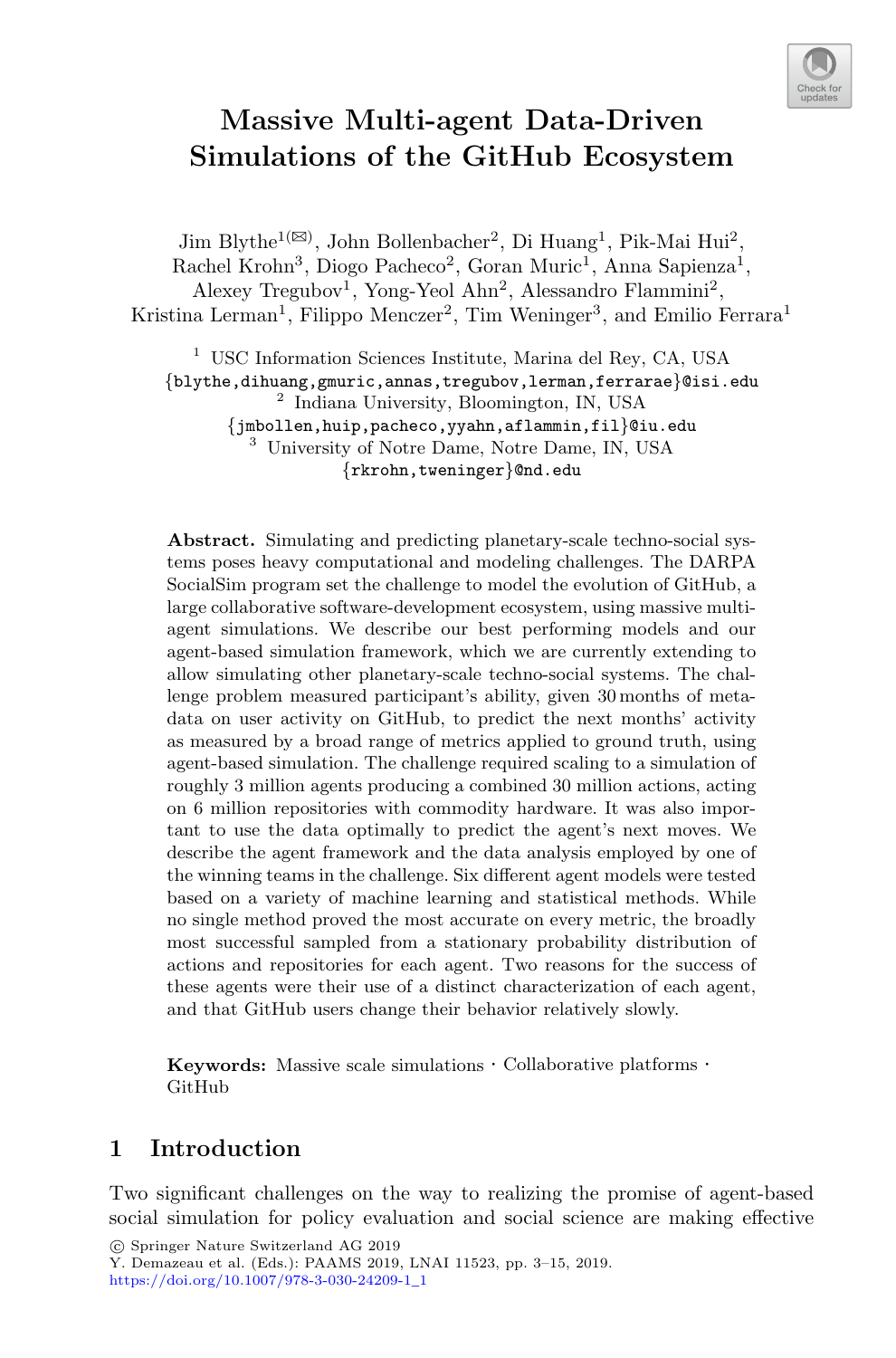use of available data and scaling to planetary-sized cognitive agent simulations. As a first step, the DARPA SocialSim challenge problem measured participant's ability, given 30 months of meta-data on user activity on GitHub, to predict the next months' activity as measured by a broad range of metrics applied to ground truth, using agent-based simulation. The challenge involved making predictions about roughly 3 million individuals taking a combined 30 million actions on 6 million repositories. We found that simulations of small subsamples of the population, on the order of tens or hundreds of thousands of agents, led to inconsistent and often misleading results, so a full-scale simulation was developed. It was also important to use the data optimally to predict the agent's next moves. We describe the agent framework and the data analysis employed by one of the top performers in the challenge. The team used a variety of learning methods contributing to six different kinds of agents that were tested against a wide range of metrics. While no single method proved the most accurate on every evaluation metric, the broadly most successful of those tried sampled from a stationary probability distribution of actions and target repositories for each agent. Two reasons for the success of this agent were that individuals on GitHub change their behavior relatively slowly and that distinct information was maintained for each agent without generalizing across agents. Our work that improves the performance achieved during the timeline of the challenge builds on these agents to incorporate novel behavior through further data analysis.

This paper makes the following contributions: First, we describe the agentbased simulator we developed to carry out massive-scale simulations of technosocial systems, which provides support for simulations of cognitive behavior and shared state across multiple compute nodes. Second, we present the inference methods that we employed to implement different agent-based models, based on statistical modeling of historical activity, graph embedding to infer future interactions, Bayesian models to capture activity processes, and methods to predict the emergence of new users and repositories that did not exist in the historical data. These are novel applications of existing analytical tools to derive agent models from available data. Third, we provide a rigorous evaluation of the performance of six different models, as measured by a wide range of metrics, in simulating different scenarios concerned with user and repository popularity and evolution, as well as multi-resolution accuracy at the level of individual agents, groups of agents (e.g., communities, or teams), and the whole system. We also describe the DARPA SocialSim GitHub Challenge, provide a characterization of its rules, and describe how our team tackled it. Our platform and models are general in scope, and have also been applied to large-scale agent simulations of behavior on the Twitter and Reddit social media platforms.

# 2 Challenge Problem Description

GitHub is a software social network where users interact with each other by contributing to repositories, following or becoming a member of specific projects, and interact with repositories through actions such as forking, committing, etc.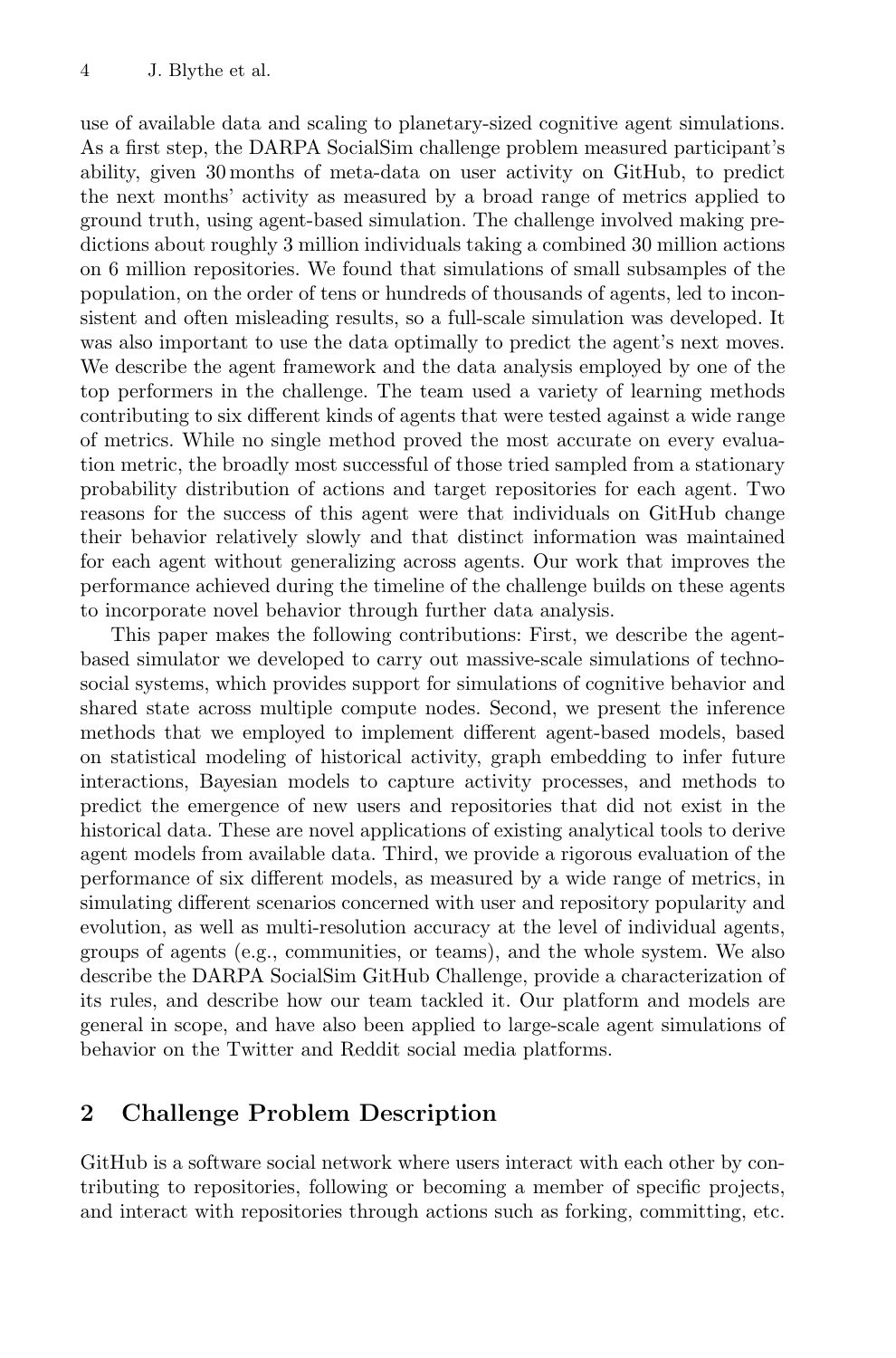It is interesting to simulate since it combines aspects of social networks and collaborative work, and simulation may provide insights into team formation and productivity as well as aspects of widely-used code including the spread of vulnerabilities. The DARPA SocialSim Challenge aims at simulating specific types of interactions between users and repositories on GitHub over time. In particular, it focuses on the simulation of social structure and temporal dynamics of the system, as well as looking at individual, community and population behaviors.

There are ten event types in the model: create or delete either a repository, a tag, or a branch (respectively *Create* and *Delete*), create or comment a pull request (respectively *PullRequest* and *PullRequestReviewComment*), create an issue (*Issues*, *IssueComment*), and push (*Push*, *CommitComment*). Moreover, a user can *watch* and *fork* existing repositories. Note that in the GitHub API a *watch* event corresponds to starring a repository.

Given as an input the temporal information of users' actions on specific repositories, we aim at predicting future events of GitHub providing our simulation output in the following format: time, eventType, userID, repoID. Furthermore, the simulation aims at modeling not only the future events of existing users and repositories but also the creation/deletion of new repositories and users.

The training set we used for our simulation comprises all events of public users and repositories in the period spanning from 8/1/17–8/31/17 and 1/17/18– 1/31/18, as well as metadata such as repository languages, user types etc. This includes a total of about 2*.*0*M* users and 3*.*3*M* repositories. For the challenge, we were asked to simulate the events, users, and repositories of GitHub from 2/1/18–2/28/18. As the training set included a gap of 4*.*5 months, additional information about the state of the system was provided, including all the profiles from users and repositories that were created during the gap.

### 3 Agent Framework and Domain Implementation

In this section we describe the simulation framework and the model of GitHub that was shared by all agents developed for the challenge. We also describe steps to scale the simulation efficiently to millions of agents and repositories.

To implement our agent models we used FARM—an agent-based simulation framework implemented in Python that supports large-scale distributed simulations [\[5\]](#page--1-0). FARM also keeps track of the repeated and systematic experimentation required to validate the results from multi-agent simulations. FARM supports agents developed with the DASH framework [\[4](#page--1-1)], although it may be used with any agent through an API. The DASH agent framework supports simulations of cognitive behavior, and includes support for dual-process models, reactive planning and spreading activation.

In our experiments, DASH agents represent GitHub users and implement GitHub events. Agents in FARM can communicate either directly or by taking actions that are sent to a shared state object, called a hub, that can be observed by other agents. In the GitHub simulation model, every action taken by a user acts on a repository, so communication is modeled indirectly by sending actions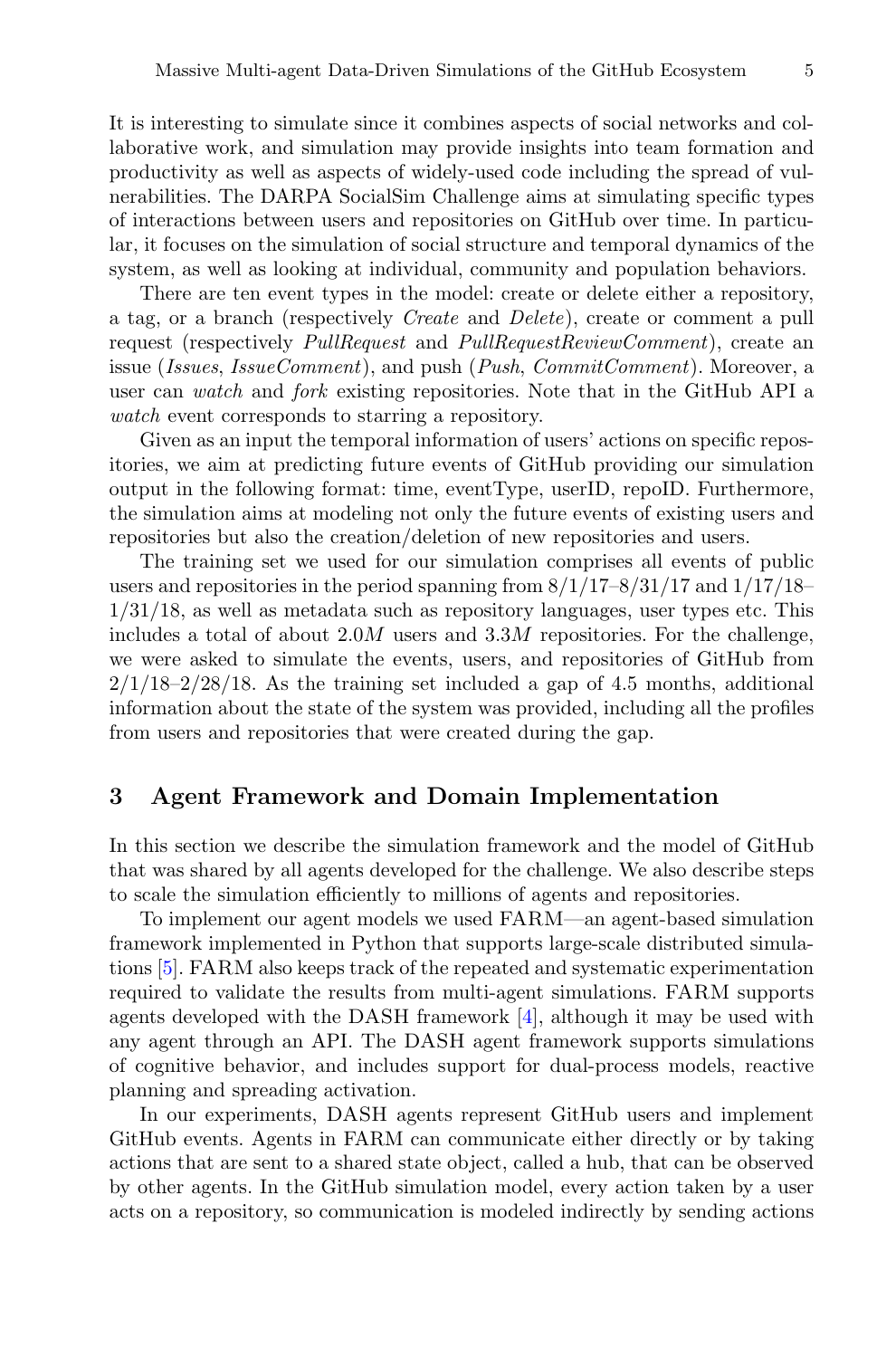to a hub that maintains the state of a set of repositories and provides information to agents about their repositories of interest.

When all the agents and state relevant to a simulation reside in a single image, communication and action are efficiently implemented as method calls. However as we scale to millions of agents and repositories, some hardware cannot accommodate all the relevant state on a single host. FARM provides a multiprocess infrastructure to divide agents and their state across multiple hosts as needed in a way that is transparent to the agent developer [\[5\]](#page--1-0). One hub is present on each image and shared state is managed with Apache ZooKeeper. Frequently interacting users and repositories can be allocated on the same compute node to minimize cross-host communications. Using a multi-level graph partitioning algorithm to minimize the amount of communication across partitions based on the user-repository links found in the training data, simulation time was reduced by 67% [\[5\]](#page--1-0). We further improved performance with demand-driven shared state, so that repositories were only synchronized between compute nodes when agents on different nodes began to interact with them. Finally, we modified DASH to reduce the space requirements of each agent so that the required simulations, with around 3 million agents taking a combined 30 million actions on 6 million repositories, run on a single host with 64 GB of memory in around 20 min.

# 4 Agent Models

#### 4.1 Stationary Probabilistic Models

A stationary probabilistic model is a simple way to describe user behavior with a finite number of available actions. In the following models, each user's actions are determined by a stationary probability distribution built from the past history of events the user has initiated. Two aspects of each user's behavior are determined: their overall event rate and the probability of each action. Both of these parameters are computed individually for each user.

We implemented three variations of probabilistic simulation models. The first model selects an event type and independently selects the repository on which the selected action is to be applied. We refer to this as be *baseline model*.

The second model, called the *ground-event model*, selects an event type and repository simultaneously. As in the baseline model, in the ground-event model frequencies are computed from historical data but in this case the frequency is computed for each event and repository pair.

The third model, called the *preferential attachment model*, extends the baseline model by redefining user behaviour for *watch* and *fork* events. When a user agent decides to watch a new repository, it first selects a neighboring user, who also worked on a repository this user interacted with, and then selects a repository with which the selected neighbor previously interacted. The neighboring user and repository are selected based on their popularity.

In all models, the frequency of users' actions is determined by the event rate observed in the past for each user. The event rate remains constant for each user throughout the simulation. In all three models, the probabilities of choosing each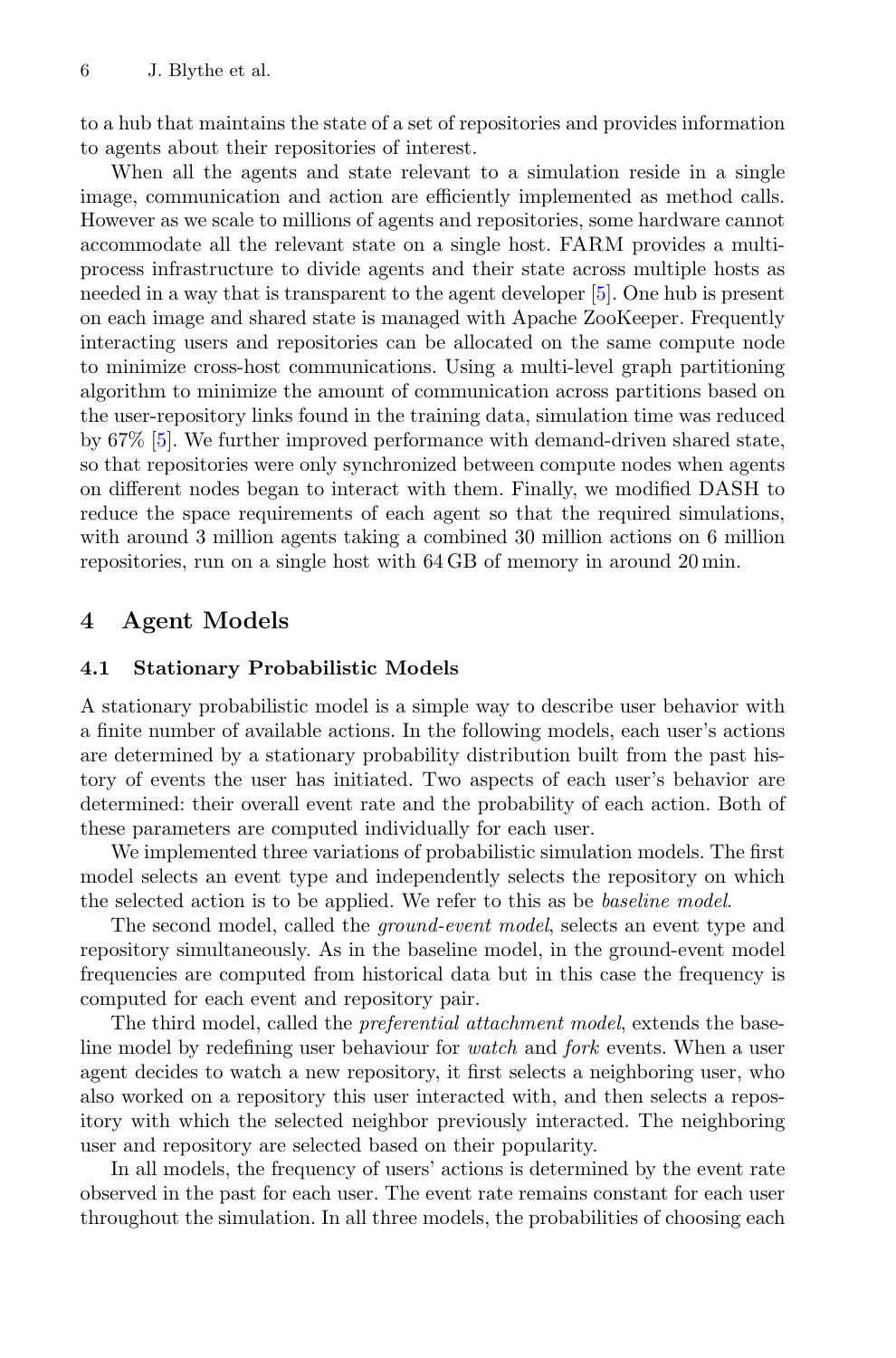event type, of selecting a repository, and of selecting a repository and an event as a pair are determined by frequencies computed from historical training data.

These stationary probabilistic agent-based simulation models compute probabilities for each user agent individually and thus capture individual characteristics of each user, creating a high resolution simulation. The approach is computationally simple enough to be scalable to millions of agents and repositories. Generally, this modeling approach is justified if users' future behavior tends to be similar to their past behavior. A limitation of these models is that they only predict users' interactions with repositories they have interacted in the past. That means that these models should be augmented with additional behavior rules to introduce previously unobserved user-repository interactions. The preferential attachment model is an example where such rules were introduced.

#### 4.2 Link Prediction Through Embedding

One way of simulating user-repository interactions in GitHub is by predicting the likelihood that a user will perform an event of a certain type on a repository. We can formulate this problem as a link prediction task, by describing our system as a bipartite network in which each node is either a user or a repository and links in each network are specific events. By predicting such links, we can measure the probability of specific events between any given user-repository pair. Each network is built as follows. Nodes belong to either the group of users *U* or the group of repositories *R*, and a node  $u \in U$  is linked to a node  $r \in R$  if the user *u* performed an event on the repository *r*. We weight each link by computing the number of times the user performs that event. As a result, we generate a total of 12 bipartite networks, one for each event type with the exception of *create* and *delete* events. We can then represent each of the built networks as a weighted adjacency matrix  $A_e \in \mathbb{R}^{|U| \times |R|}$ , where *e* is an event type. However, this link prediction problem does not take into account new users and repositories that have been added (or removed) by the system.

|                           |                     |            | Push   PullRequest   IssueComment   Fork   Watch |                   |      |
|---------------------------|---------------------|------------|--------------------------------------------------|-------------------|------|
| Random $\vert 0.01 \vert$ |                     | $\pm 0.03$ | 0.02                                             | $0.03 \pm 0.03$   |      |
| LE                        | $0.13 \pm 0.30$     |            | 0.33                                             | $0.14 \pm 0.07$   |      |
| <b>HOPE</b>               | $0.13 \pm 0.25$     |            | 0.26                                             | $0.17 \, \, 0.10$ |      |
| GF.                       | $0.25 \,   \, 0.42$ |            | 0.48                                             | 0.16              | 0.06 |

Table 1. Average MAP for links and weights prediction on GitHub event networks.

Given the matrix  $A_e$  for each event type  $e$ , we compare embedding methods against a random baseline: Graph Factorization (GF), Laplacian Eigenmaps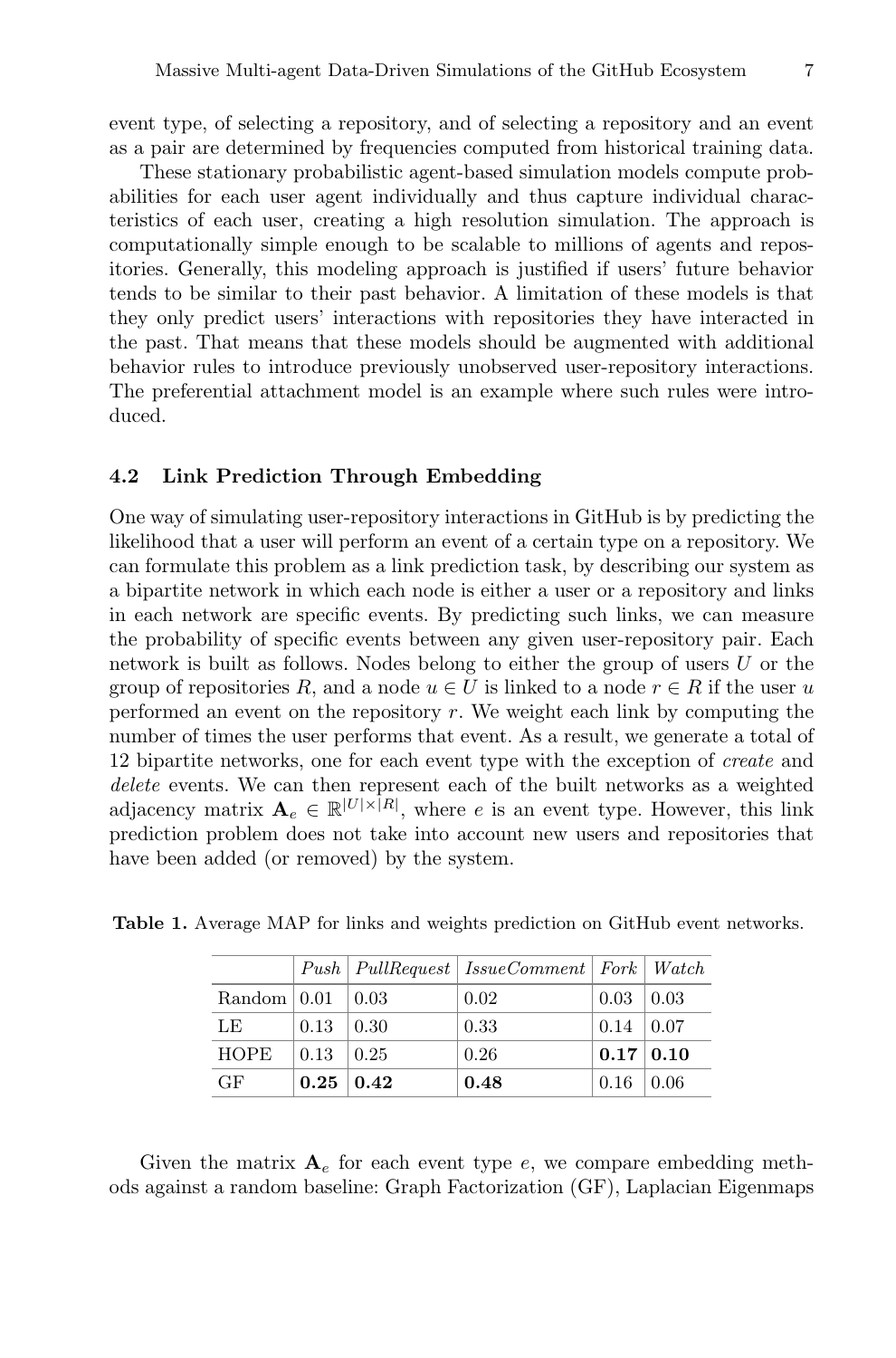(LE), and Hybrid Orthogonal Projection and Estimation (HOPE). We test performance using the MeanAveragePrecision (MAP), which estimates a model precision for each node and computes the average over all nodes, as follows:

$$
MAP = \frac{1}{|U| + |R|} \sum_{i}^{|U| + |R|} \frac{\sum_{k} Pr@k\mathcal{I} \{E_{pred,i}(k) \in E_{obs,i}\}}{|\{k : E_{pred,i} \in E_{obs,i}\}|},
$$
(1)

where,  $Pr@k = \frac{|E_{pred,i}(1:k) \cap E_{obs,i}|}{k}$  is the precision at *k*, and  $E_{pred,i}$  and  $E_{obs,i}$ are respectively the predicted and observed edges for node *i*.

The results are shown in Table [1,](#page--1-2) where we consider the 5 main actions that users can perform on GitHub: contributions (*push* and *pull*), *issues*, and popularity (*fork* and *watch*). Here, we highlighted the highest performance obtained among the methods in each case. All the methods outperform our random baseline, which predicts links in a random fashion. Moreover, GF performs better than the non-linear models in the majority of cases. This is not true for popularity related events, where we find that HOPE is the best predictor. As discussed in Sect. [7,](#page--1-3) *forks* are more stable than *watches*. Thus, HOPE is able to capture non-linearity in the *watch* events better then GF. However, GF is comparable to HOPE in predicting *forks*, and it is also much more scalable. Thus, we decide to select GF and its link prediction to inform our agents.

#### 4.3 Bayesian Model

The GitHub Challenge can be seen as finding relationships between the three governing entities: users, repositories, and events. We empirically measured the probabilities of these relationships to adjust the posterior probabilities of a generative model. In this section, we present exploratory findings and how they shaped the overall flow of our *Bayesian model*. Figure [1](#page--1-4) shows one iteration of the Bayesian model, i.e., creating a tuple with a user, a repository, and an event type. In general terms, the model first chooses between to create a new user or to select an existing one. Then, it decides between a category of events. Finally, it selects a repository and an action to perform.



Fig. 1. Bayesian model from data inferred frequencies.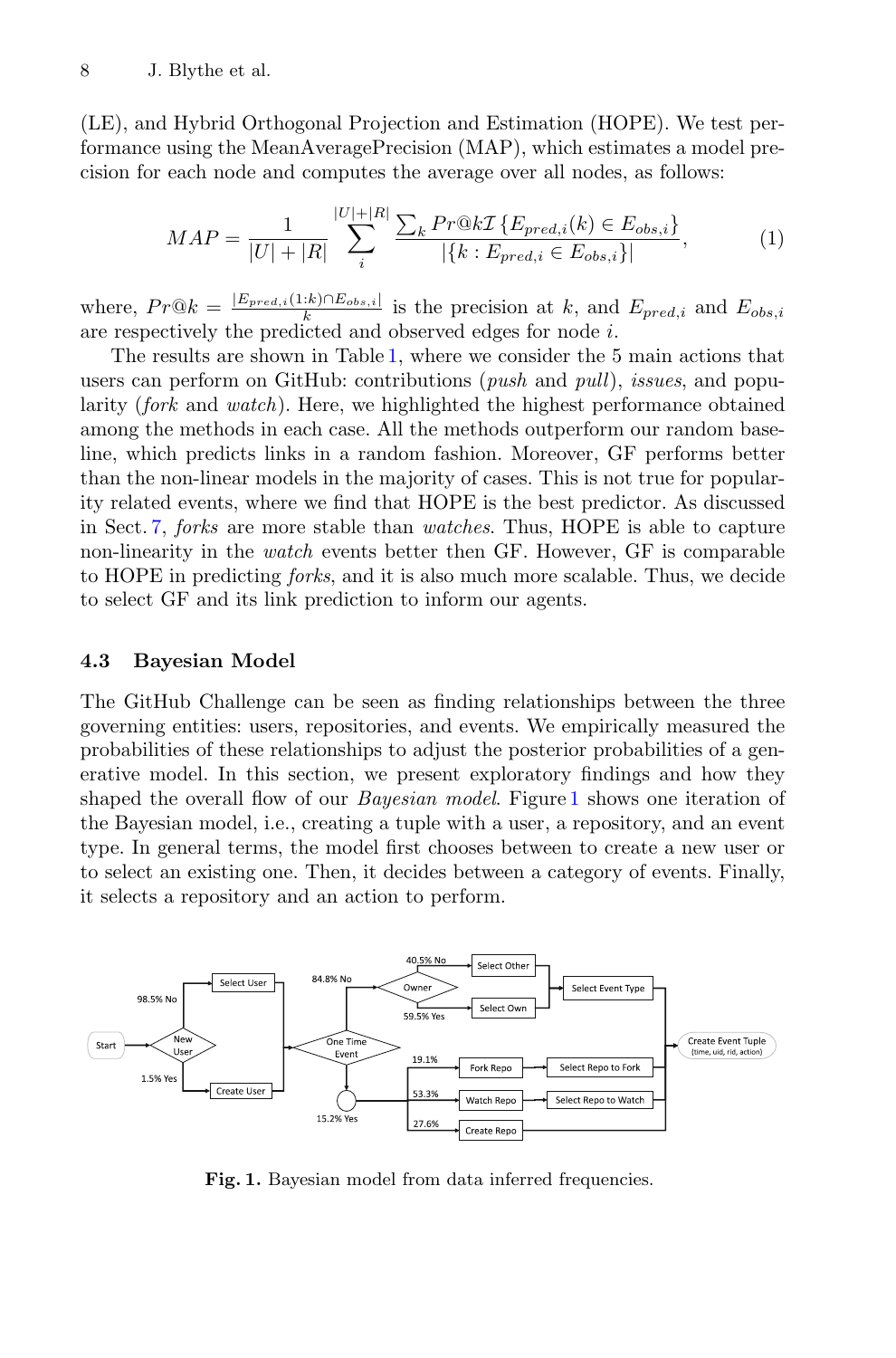We investigated the trade-off between recency and history as driving forces to popularity [\[2\]](#page--1-5). The results showed that *less is more* in terms of the amount of data needed to predict users' activity level. For instance, the top-200 most active user rank of a particular month will intersect less with the rank from previous months as we aggregate more data; e.g., while +75% of the users in the rank remains when the rank is computed only from one month, the intersection drops to 72%, 59% and 56% if we aggregate data from the previous 3, 5, and 7 months, respectively. Recent users, i.e., the ones active in the previous month, represent more than 50% of the active users in the following month, and they are responsible for 4 out of 5 events being generated. The user selection implements a rank model [\[11](#page--1-6)] based on user's activity level, with past activity being less weighted using a 30-day half-life decay. From repository perspective, however, new ones are more likely to be active in the following month than old ones, in absolute numbers (68% *vs.* 10%) and in volume of events (38% *vs.* 5%). Yet, recent repositories account for almost 3 out of 5 events.

To address this imbalanced scenario, of increasing newcomers receiving little attention, the model splits between one-time or multiple-time events before choosing the repository. For instance, the same repository cannot be *created* twice and it is unlikely to be *watched* or *forked* more than once by the same user; conversely, users *push* and *create issues* multiple times on the same repository. The analysis of the event-specific bipartite networks of users and repositories reveals different mechanisms underling them. For instance, in the network formed by *watch* events, the degree distribution of repositories (i.e., the distribution of number of watches per repository), fits a steep power law ( $\gamma = 1.81$ ) and *xmin* = 3); the *pull request* distribution, however, fits a longer tailed power law ( $\gamma = 2.54$  and  $xmin = 291$ ). There are two independent rank models [\[11\]](#page--1-6) to select which repository to *watch* or to *fork*.

Users work more on their repositories (owners) than on other's (contributors). Moreover, they usually behave different depending on these roles. A owned-repository is selected with probability proportional to the amount of previous activity. Other's repositories are selected using a random walk with small length given by a geometric distribution (mean 2) capturing user's social vicinity. This mechanism assumes a user is more likely to work on repositories he/she already worked with or from previous collaborators. Nevertheless,  $88\%$ of the first action of users to a repository (repository discovery) is a one-time event: *watch* (64%), *fork* (20%), or *create* (4%). Hence, for multiple-time events the model first decides between working on a user's own repositories or not. Although *pushes* are the most prevalent action regardless repository's ownership, some events seemed to be over/under represented depending on ownership. For instance, *issue comment*, *commit comment*, and *watch* are more likely to be performed by contributors on others' repositories.

#### 4.4 Modeling New Users and Repositories

GitHub grows quickly. Almost 50% of all user accounts that were active in 2017 were created in the same year and a significant fraction of repositories are also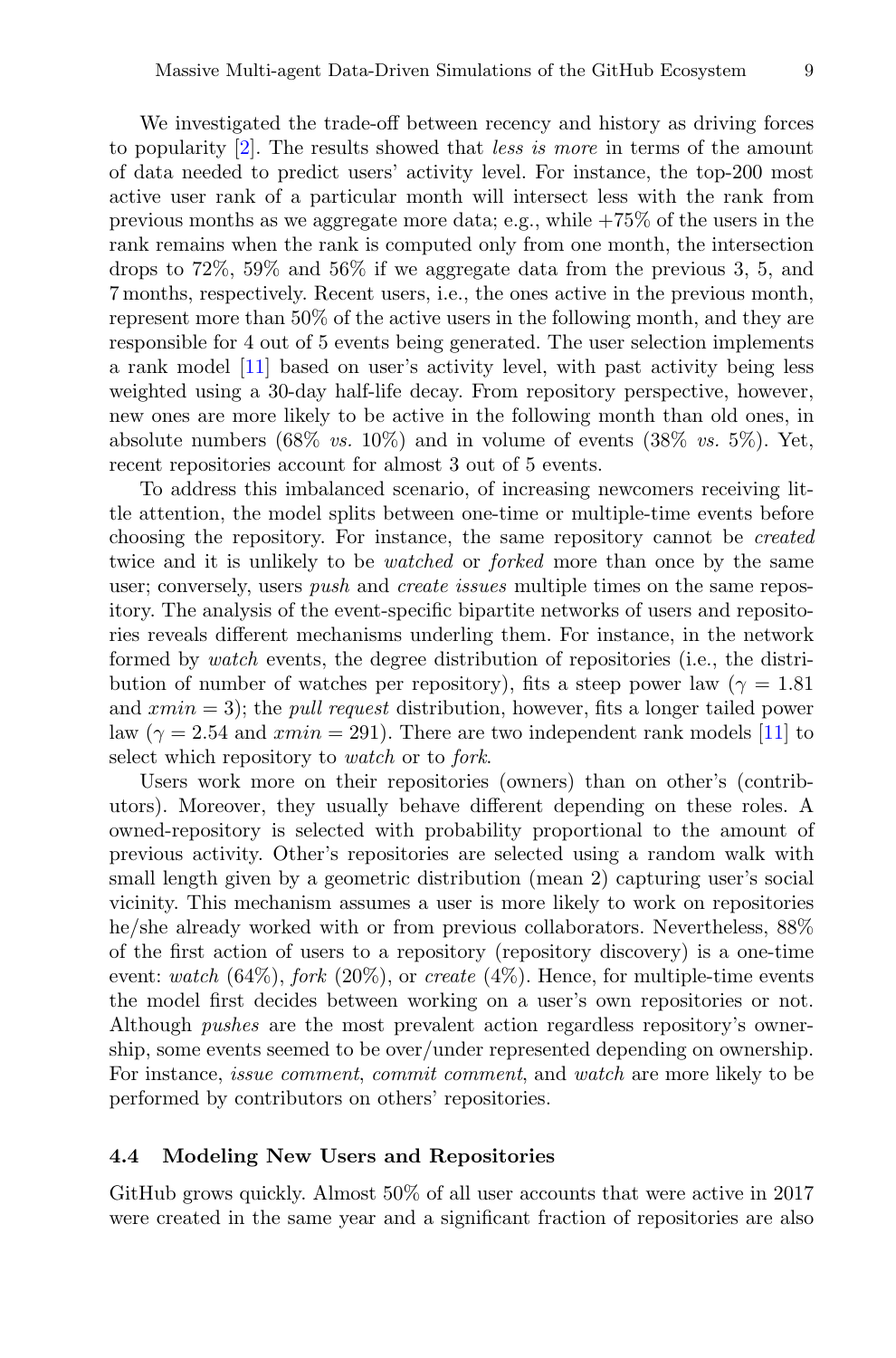*R*2

new, as mentioned in Sect. [4.3.](#page--1-7) Such a growth rate yields a system with high number of new active agents. Previously described stationary probabilistic models do not fully address the behaviour of the new agents, since they have no history of interactions. Here, we describe an extension of the models that focuses on predicting the actions of the new agents and newly created relations. Without a historical record of events between user and a repository, the most informative piece of data is missing. Still, both of the entities can be described by a set of their native features, such as: *age* or *number of followers*. We compiled a total list of 124 features extracted for a sample of user-repository pairs. Features include various statistics on user and repository activities for all event types.



Fig. 2. On the left, the variation in the target variable *#PushEvents*, explained by each feature in each consecutive step of the S3D algorithm. On the right, the two most important features to predict the number of events for a new user-repository interaction. The  $R^2$  column shows the total gain of the two features.

The aim is to build a parsimonious model, able to predict the frequency of a particular event type *e* performed by user *u* on a repository *r*, conditioned by non-existing history of interaction between *u* and *r*. The critical part of model creation is *feature selection*, as we are interested in minimizing the set of features by selecting only the most informative ones. For that purpose, we use Structured Sum of Squares Decomposition (S3D) algorithm [\[10](#page--1-8)]. The importance of features is quantified by a measure of variability  $R^2$  of outcome variable Y the feature explains. A high value of  $R^2$  suggests the strong predictive power. To prevent overfitting, we optimize an inter-model parameter  $\lambda$ .

For each event type *e* from the set of event types *E* we build the predictive model that for a given pair of user and repository  $[u, r]$  estimates the number of events #*e* performed by the user *u* on the repository *r*. This way we create 14 different models, one for each event type. With each iteration we select the most informative feature which explains the largest amount of variation in the target variable #*e*. Each successive feature explains the most of the remaining variation, conditioned on the previous one. The S3D algorithm allows the visual inspection of the selected important features. The iterative process of feature selection is illustrated in Fig. [2.](#page--1-9) To predict the number of *PushEvent*s, a user *u* is going to perform on repository *r*, the most important feature is the information of the repository ownership. Other features such as *user age*, *# watchers* or *# user followers* become important in the following steps.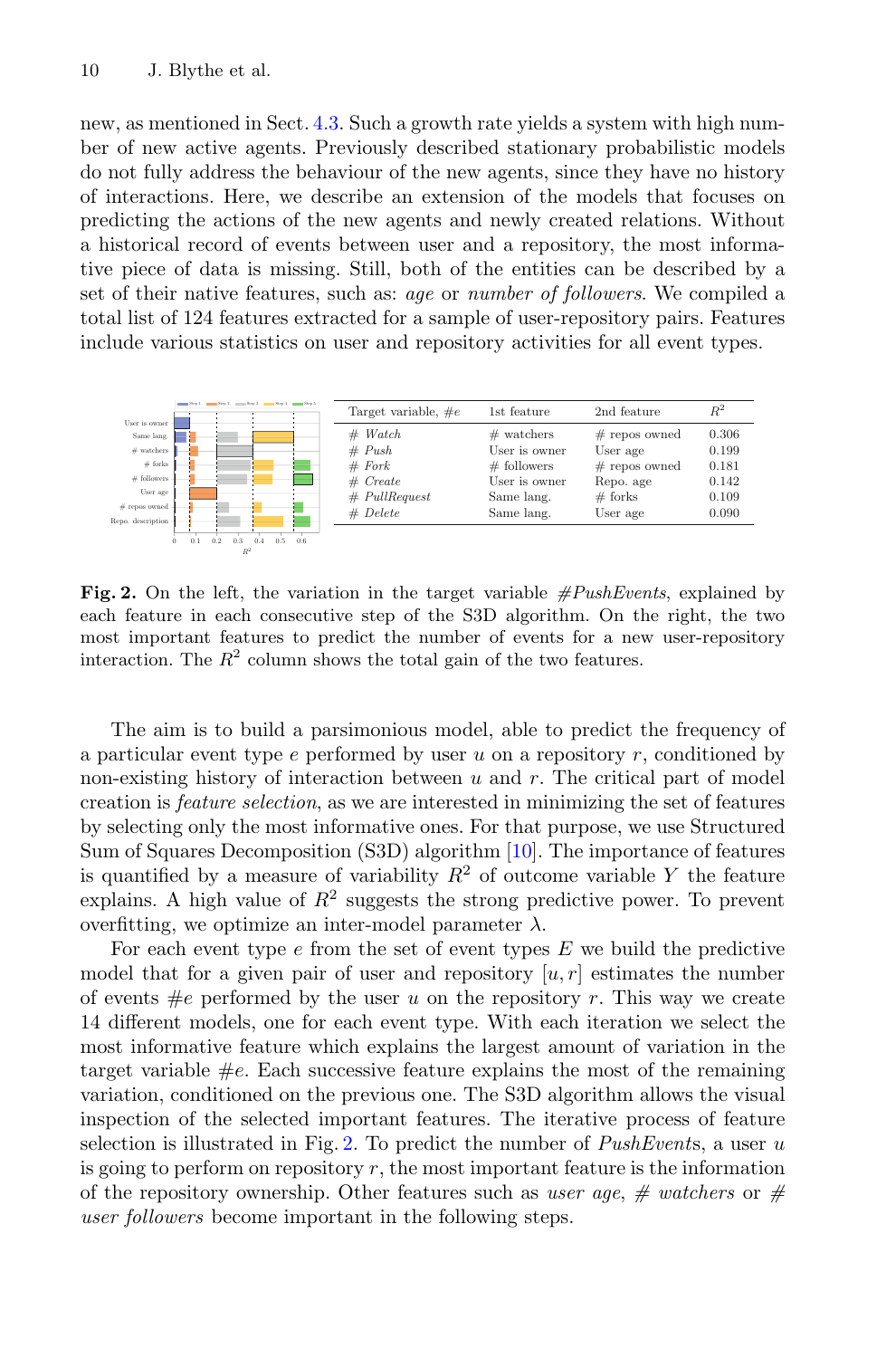The rank of features differ among the models. Still, the most informative features for predicting the actions of a user to a repository, are derived from their mutual relation. Furthermore, many actions depend on the information of the repository ownership (Fig. [2\)](#page--1-9). *User is owner* is a boolean variable indicating if the user is the owner of the repository. For some other events, the *Same lang.* variable becomes important. It indicates if the programming language assigned to a repository is the same as the programming language mostly used by a user. Even though the  $R^2$  can not inform on a model accuracy, it can suggest the potential of a model's prediction performance.

## 5 Candidate Agents and Results

We developed GitHub user agents that implemented the following models described in the previous section: (1) the null model, (2) the probabilistic baseline model, (3) the probabilistic ground-event model, (4) the preferential attachment model, (5) link prediction via embedding (LPE), and (6) the Bayesian model.

The null model is just a shift of the past data to the future. In this case we used two weeks immediately preceding the test period and returned it, with dates adjusted, as the new prediction. Both baseline model and null model were used to compare relative performance of other agents. The LPE model was the best performing of a number of machine learning-based models that were explored.

The DARPA SocialSim Challenge design had multiple research questions in mind. There were five groups of research questions that covered user engagement, contributions, reputation, influence and popularity. To evaluate fidelity of the simulation a set of metrics was developed by PNNL. These metrics evaluate simulation fidelity on three levels: node-level, community-level and populationlevel. Although it is not feasible to discuss all metrics in the context of this paper, we selected the following five to discuss in detail, which cover user and repository metrics on individual, community and population levels.

User popularity - top 500 most popular users, measured as the total number of *watch* and *fork* events on repositories owned by user. Calculated as Rank-Biased Overlap (*RBO*) [\[21\]](#page--1-10).

Repository popularity - top 500 popular repositories. Calculated as *RBO*.

Repository event count issues - the number of *issue* events by repository. Calculated as *R*<sup>2</sup>.

Repository contributors - the number of daily unique contributors to a repository as a function of time. Calculated as Root Mean Square Error (*RMSE*).

Community contributing users - percentage of users who perform any contributing (e.g. *push, pull request* events) actions within the community.

To answer various research questions of the DARPA SocialSim Challenge more than a dozen metrics were used to evaluate our simulation results. Figure [3](#page--1-11) on the left shows evaluation results for two bounded metrics: repository popularity, user popularity. All metrics are scaled to the [0, 1] interval, higher is better.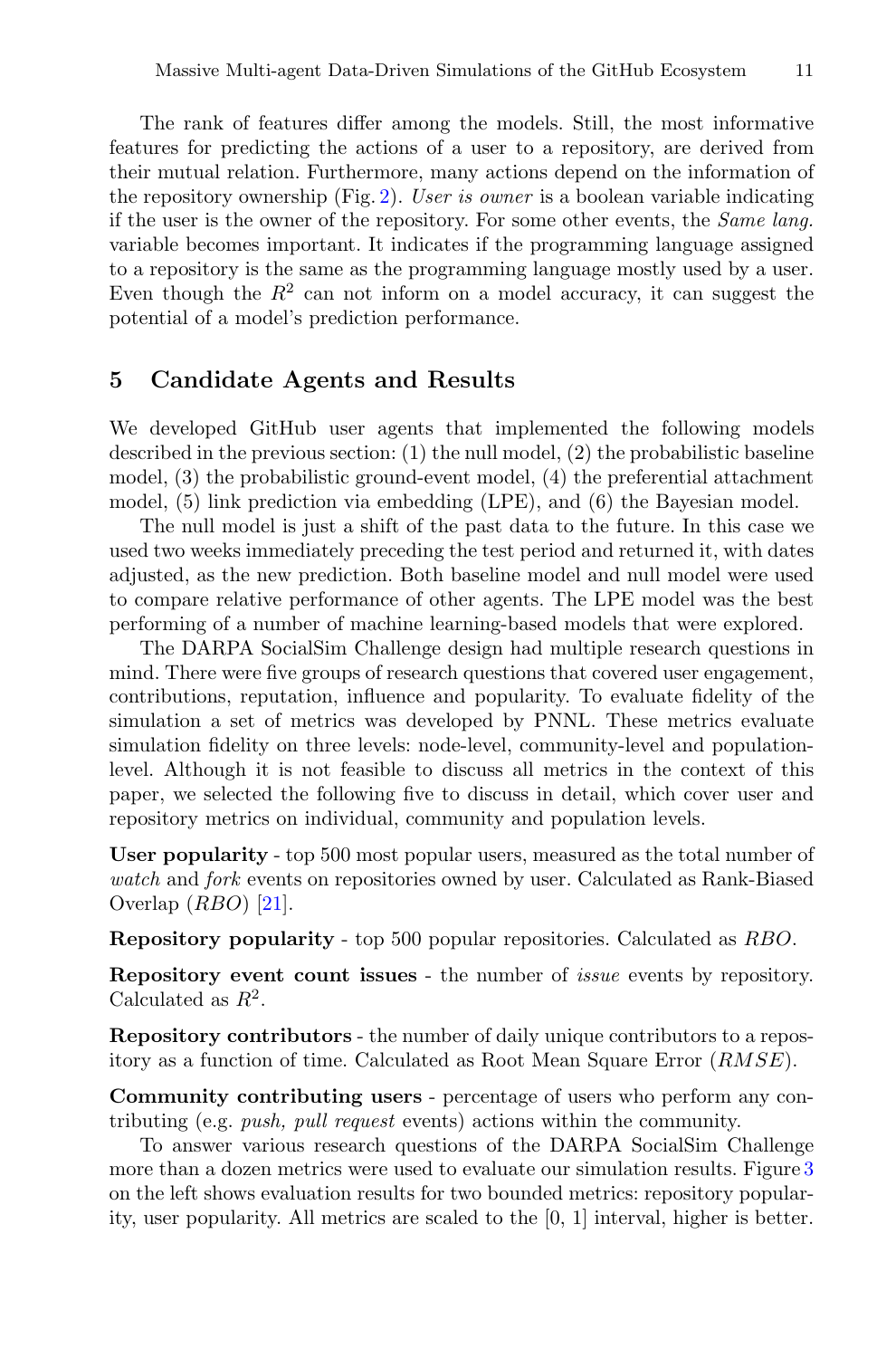All simulation models except the link prediction via embedding model showed comparable results. Note that the popularity metric is not calculated for users and repositories that were created during the test period.

Predicting the 500 most popular users and repositories is difficult with a constant rate of events, due to high month to month turn out. On average about 30% of repositories in the top 500 change every month. Therefore, we can see that even the null model works better with respect to repository popularity metric.

The LPE model uses generalized rules to predict the user's action, which some cases leads to long-tail distributions of probabilities of repository selection. That process introduces noise and the model was also computationally intensive because it requires reconstruction of the *complete user* × *repository matrix*. To optimize memory usage when repository selection probabilities were computed we truncated long tails (repositories with small probabilities). We used a threshold of 100 repositories per user. The ground-event model showed slightly better results on popularity metrics than the baseline model and the preferential attachment model. All three models use the same approach to compute rate of users' activity but different ways to choose repositories. The preferential attachment model did not leverage much from explicitly modeling fork events and selecting repositories that also popular across user's neighbors.



Fig. 3. Left: popularity metrics, *RBO*, and community contributing users, higher is better. Center: Repository contributors, *RMSE*, lower is better and right: event issue count,  $R^2$ , higher is better.

The LPE model generally showed poor results on repository-centered metrics. All models except the null model had a high percentage (more than 0.75) of community contributing users. The only two models that performed better than the baseline were the preferential attachment model and ground-event model. Figure [3](#page--1-11) shows repository contributors - the number of daily unique contributors to a repository as a function of time. It is calculated as *RMSE*, lower is better. The null model and the link prediction model showed the lowest values here. Figure [3](#page--1-11) also shows repository event count issues - the number of issue events by repository. It is calculated as  $R^2$ , higher is better. Both the null model and the bayesian model show much lower value compare to all other values. The stationary models capture user-repository interactions with better precision because they rely only on training data specific to that user-repository pair.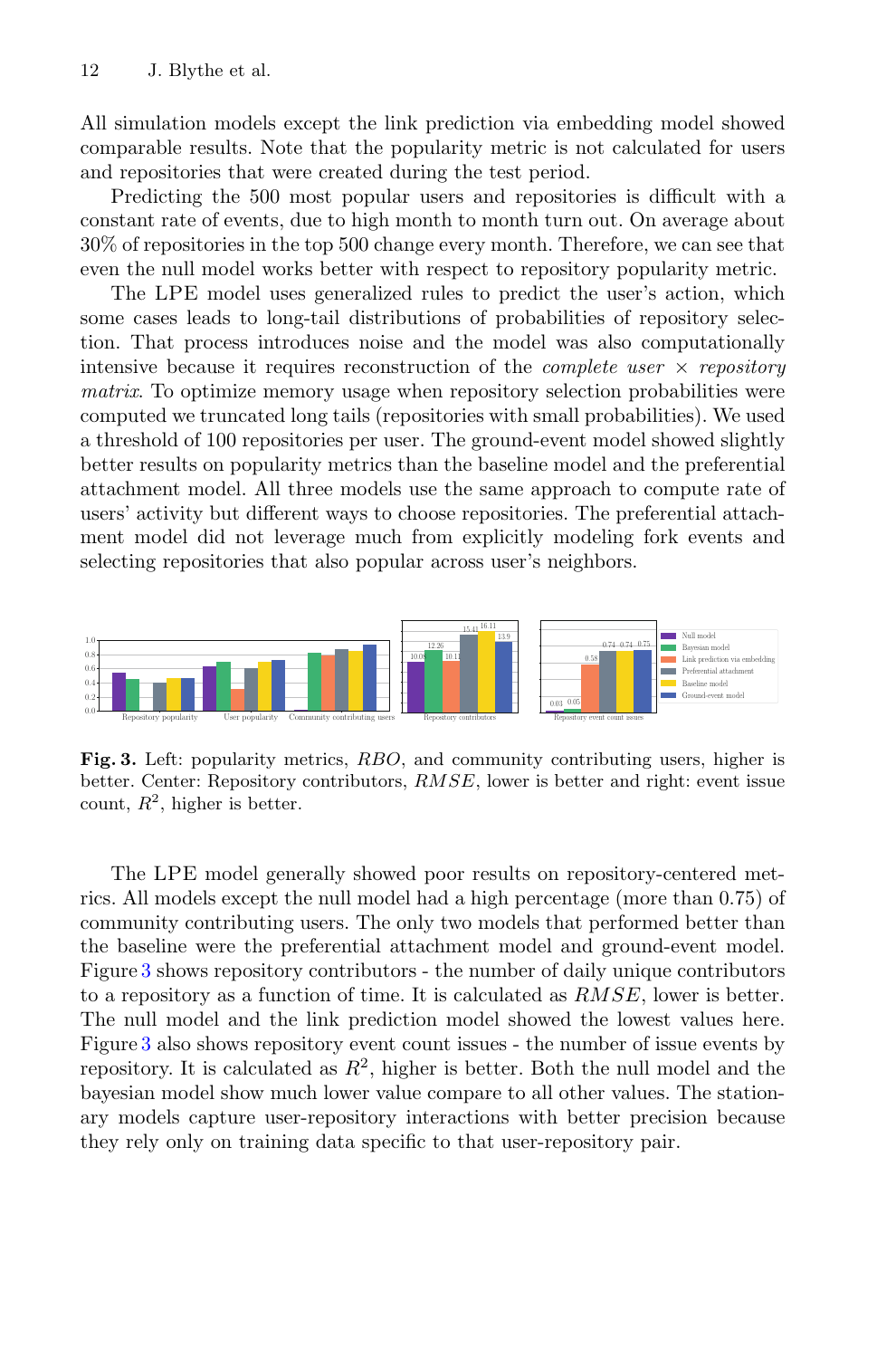## 6 Related Work

Many groups have addressed large-scale agent simulations over the years. Tumer et al. consider simulations for air traffic flow management, handling more than 60,000 flights [\[20](#page--1-12)]. Distributed simulations have been developed [\[7,](#page--1-13)[8](#page--1-14)[,17](#page--1-15)], with agents typically partitioned by geographic location and migrated between compute hosts as they move in the simulated space. Noda describes a social simulation of tens of thousands of agents to help explore policies for urban traffic and disaster response [\[16](#page--1-16)]. Repast has been used to simulate up to  $10^9$  agents in a cascade simulation on supercomputers [\[7](#page--1-13)]. To our knowledge, the simulations in response to the SocialSim challenge are the first systematic experiments involving millions to tens of millions of agents with individual complex behavior.

Researchers have given an overview of the GitHub platform and user/repository statistics [\[9,](#page--1-17)[12](#page--1-18)[,13\]](#page--1-19). The amount of available data on GitHub allows observing group behaviour through the collaboration network structure [\[19](#page--1-20)] and studying the interaction patterns inside teams on public GitHub repositories [\[14,](#page--1-21)[15,](#page--1-22)[18](#page--1-23)]. Another line of research focuses on the success and popularity of open-source projects. Successful and popular repositories usually have consistent documentation  $[1,22]$  $[1,22]$  $[1,22]$ , various growth patterns  $[6]$  $[6]$ , and popular programming languages [\[3\]](#page--1-27).

## 7 Discussion

We demonstrated novel agents built using six different learning principles to predict the future behavior of GitHub based on training data. The agents were tested in the same simulation environment with the same implementation of GitHub actions. Across a broad array of prediction metrics, no single approach dominated the others. The Bayesian model performed well on user popularity while the stationary per-agent action distributions performed better on predicting contributors and event counts. One interesting constant across all the models was that, since overall behavior is constantly changing, it was detrimental to use all available training data in building the agents. Instead, one month of data proved optimal across most of the agents, although this precise number is no doubt dependent on the social network in question.

The main contribution of this work is to develop a framework for massivescale simulations in which agents embodying very different ideas about decision making and data use can be directly compared. Our approach is general, and has recently been applied to the Reddit and Twitter social networks. We are also considering ways to combine these agent models, both intra-agent, combining some of the best features of different approaches in a single agent, and interagent, with simulations with more than one type of agent.

Predicting new *user-repository* pairs requires the development of more general models that will be used to predict new pairings among different types of entities. While developing the probabilistic models, we were constantly faced with a particular chicken-egg problem: which pair to choose the first from the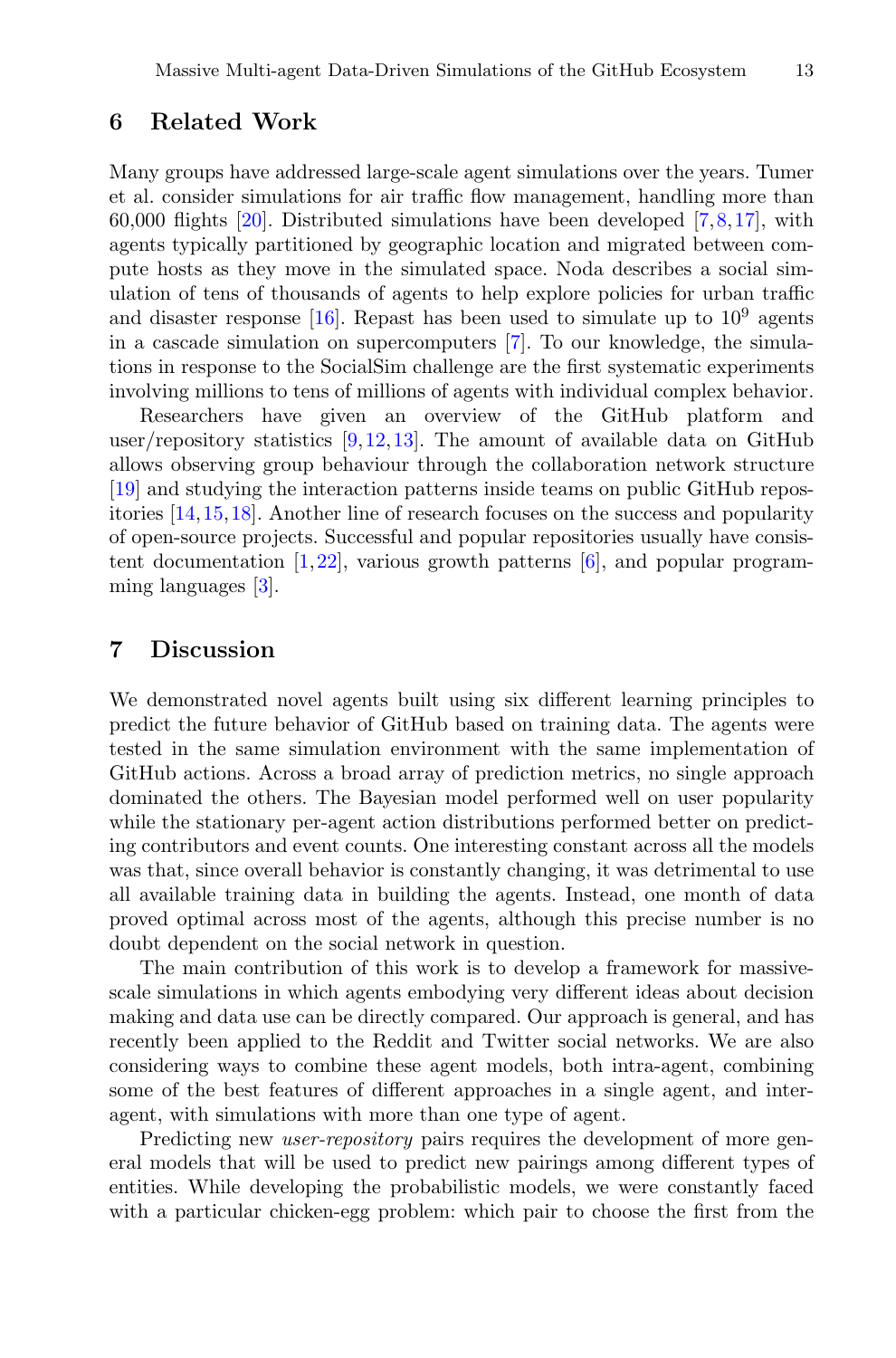*user-repository-event* triad. The models implemented in the simulation make use of previously established links between users and repositories. We are developing a model to predict the number of events performed by a user both on old and new repositories. For a given user and type of event, the model will be able to identify a small subset of candidate repositories for the event, regardless of the previous interaction between the observed user and their repositories.

Addressing the new users and repositories is yet another challenge. Modeling the behaviour of entities never seen before can not rely on the historical records. Almost 20% of events in recent months have been performed by new users. Both new and old users continuously create new repositories. Even with such a high growth rate, GitHub is considered to be relatively slow-paced compared to some other systems, such as Twitter or Reddit. One way to address the newly created entities is to observe some latent features inferred from the user who created it or from the characteristics of the entity itself, avoiding the reference to the past. Therefore, we are continuing to develop the set of models explained in Sect. [4.4.](#page--1-28)

Acknowledgments. The authors are grateful to the Defense Advanced Research Projects Agency (DARPA), contract W911NF-17-C-0094, for their support.

# References

- 1. Aggarwal, K., Hindle, A., Stroulia, E.: Co-evolution of project documentation and popularity within GitHub. In: Mining Software Repositories, MSR (2014)
- 2. Barbosa, H., de Lima-Neto, F.B., Evsukoff, A., Menezes, R.: The effect of recency to human mobility. EPJ Data Sci.  $4(1)$ , 1–14 (2015)
- 3. Bissyand, T.F., Thung, F., Lo, D., Jiang, L., Rveillre, L.: Popularity, interoperability, and impact of programming languages in 100,000 open source projects. In: IEEE 37th Annual Computer Software and Applications Conference (2013)
- 4. Blythe, J.: A dual-process cognitive model for testing resilient control systems. In: 5th International Symposium on Resilient Control Systems, pp. 8–12, August 2012
- 5. Blythe, J., Tregubov, A.: Farm: Architecture for distributed agent-based social simulations. In: IJCAI/AAMAS Workshop on Massively Multi-agent Systems (2018)
- 6. Borges, H., Hora, A.C., Valente, M.T.: Predicting the popularity of GitHub repositories. In: PROMISE (2016)
- 7. Collier, N., North, M.: Parallel agent-based simulation with repast for high performance computing. Simulation  $89(10)$ , 1215–1235 (2013)
- 8. Cosenza, B., Cordasco, G., De Chiara, R., Scarano, V.: Distributed load balancing for parallel agent-based simulations. In: 19th Euromicro International Conference on Parallel, Distributed and Network-Based Processing (PDP). IEEE (2011)
- 9. Dabbish, L.A., Stuart, H.C., Tsay, J., Herbsleb, J.D.: Social coding in GitHub: transparency and collaboration in an open software repository. In: CSCW (2012)
- 10. Fennell, P., Zuo, Z., Lerman, K.: Predicting and explaining behavioral data with structured feature space decomposition (2018). <https://arxiv.org/abs/1810.09841>
- 11. Fortunato, S., Flammini, A., Menczer, F.: Scale-free network growth by ranking. Phys. Rev. Lett. 96(21), 218701 (2006)
- 12. Gousios, G., Spinellis, D.: Ghtorrent: GitHub's data from a firehose. In: 9th IEEE Working Conference on Mining Software Repositories (MSR), June 2012